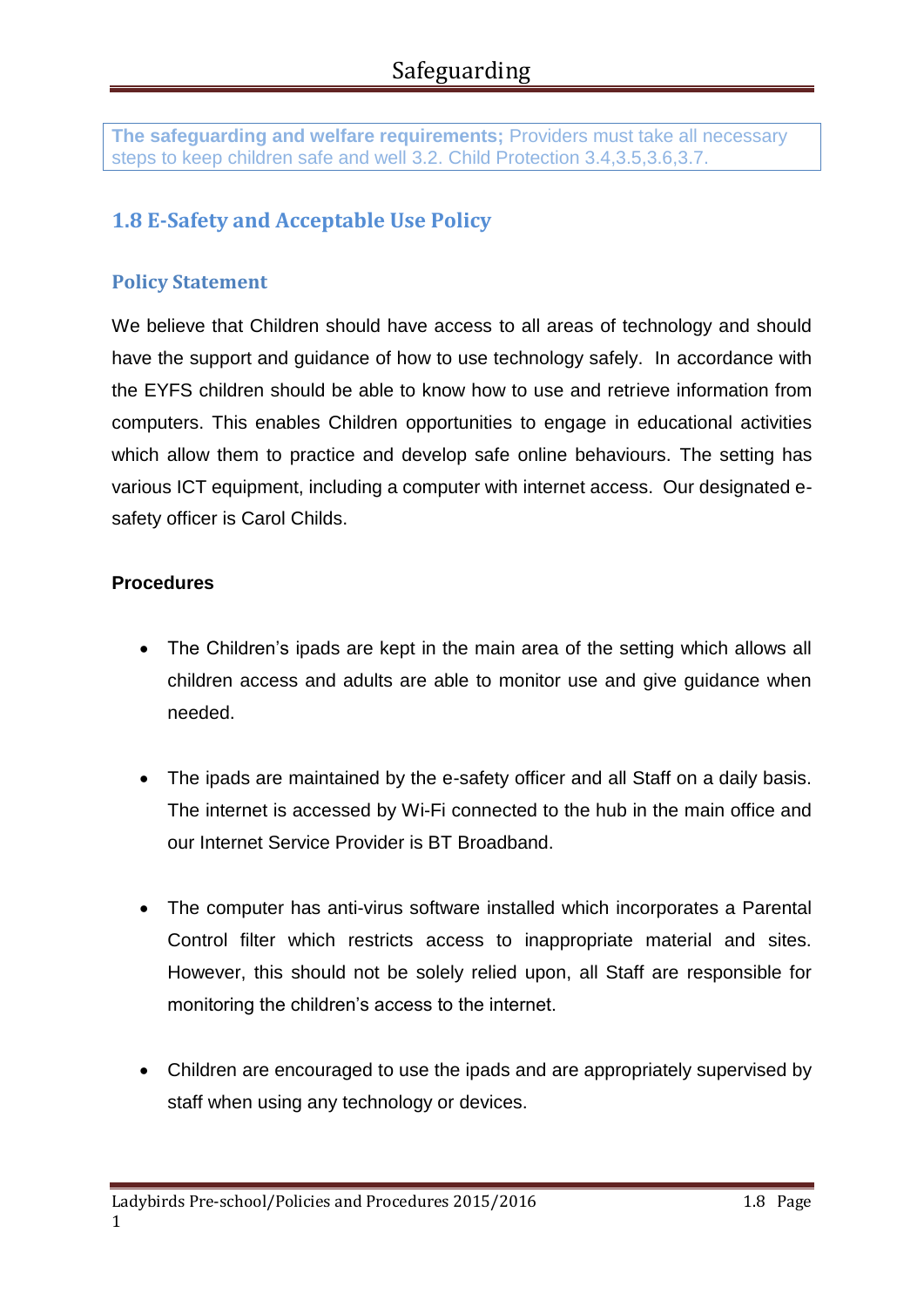- It is the Managements responsibility to ensure that all staff are aware that they should model and discuss good online behaviour with the Children.
- Children are encouraged to share the ipads by using the sand timer and the now and next board, this also helps limit the amount of time the children spend on the internet and other applications.
- Parents/carers are encouraged to participate in their children's use and knowledge of the internet and technology and are made aware of information by memo's, leaflets, parent workshops and discussions with their Child's Key Person.
- Any incident should be recorded and shared with the Parent/Carer and filed in the Incident Record folder, kept in the office filing cabinet.

*Social media/Internet-* Staff are not to discuss work on the internet or publish any photographs of children from the setting on the internet. The official Ladybirds Preschool website is exempt from this and separate permission will be sought from parents. Parents are asked not to discuss the setting on the internet and any queries regarding the setting should be addressed to the staff during working hours and not over social media sites. Staff are not permitted to accept friend requests from parents attending the setting unless there is a pre-existing friendship.

### **Laptops and hard drives.**

All staff have use of the setting external hard drive and ipads for development reports produced on the children to be stored and also so they have access to the Staff Handbook and copies of all Policies and Procedures. All staff have been trained on the use and how to store documents securely. It is the responsibility of all staff to ensure that they are using the external hard drive and ipads correctly and that they are signed in and out of the office when in use to ensure safe keeping and confidentiality.

Laptops – When using any laptop to belonging to pre-school, staff are responsible for the acceptable use of the machines and are responsible for keeping them secure when is use. Staff are required to sign them in and out of the office when they are in use.